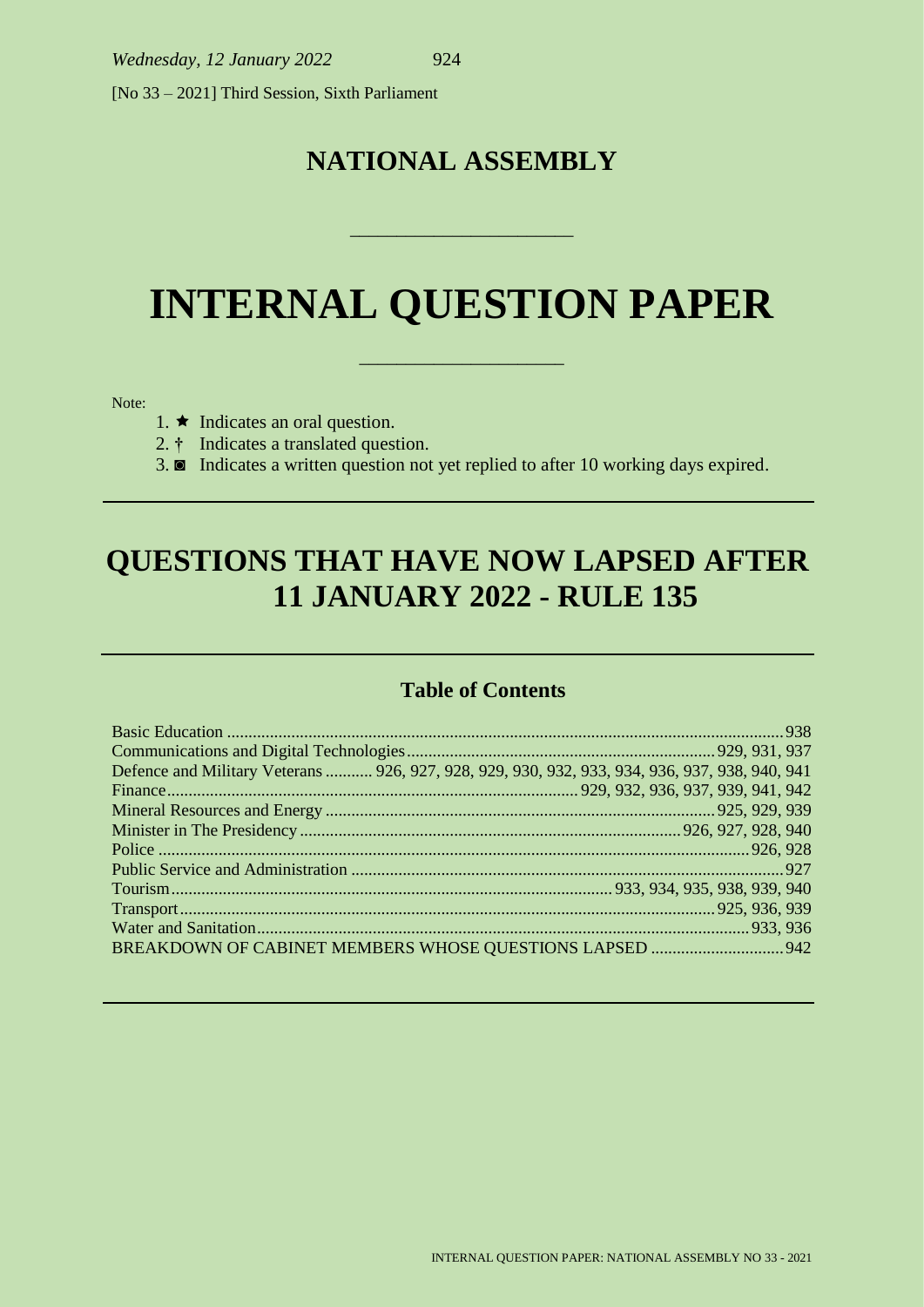#### **QUESTIONS FOR WRITTEN REPLY**

#### **FRIDAY, 12 MARCH 2021**

#### **851. Mrs B van Minnen (DA) to ask the Minister of Transport:**

Whether he has been informed that it has become apparent at the Judicial Commission of Inquiry into Allegations of State Capture, Corruption and Fraud in the Public Sector including Organs of State, that a certain person (name and details furnished) has admitted that he paid R80 million to a certain political party after his company was awarded a R3,5 billion contract by the Passenger Rail Agency of South Africa; if not, what is the position in this regard; if so, what are the relevant details? NW1014E

#### **FRIDAY, 4 JUNE 2021**

#### **1732. Mr J R B Lorimer (DA) to ask the Minister of Mineral Resources and Energy:**

- (1) (a) What progress has his department made in fulfilling the directives issued by the SA Human Rights Commission (SAHRC) at its 2016-17 National Hearing on the Underlying Socio-Economic Challenges of Mining-affected Communities on 22 August 2018 and (b) has his department reported back to the SAHRC (i) on the number and particulars of applications received, (ii) on the manner in which consultations are conducted and (iii) with a list of the conditions under which licences have been granted; if not, what is the position in this regard; if so, what are the relevant details;
- (2) what (a) policies and/or procedures have been developed in consultation with the Department of Forestry, Fisheries and the Environment for assessing the adequacy of consultations with respect to environmental authorisations and (b) are the relevant details of the specified policies and procedures;
- (3) (a) what formal criteria were developed for the classification of information as confidential and (b) how does this classification seek to ensure that information is timely, adequate and accessible in all guidelines, regulation and legislation;
- (4) whether his department has developed a dissemination strategy so that all reports and documents, with the exception of strictly confidential information as determined by his department, can be made available to the public; if not, why not; if so, will the specified information be available through the Open Data Portal initiative led by the Department of Public Service and Administration which seeks to improve access to information, data and services offered by the Government;
- (5) whether his department has issued public notices of applications for licences and convened extensive public participation, including local communities, prior to the granting of such licences including the details of (a) objections lodged and (b) the number of applications approved, as well as in relation to existing mining licence applications in sensitive and protected areas; if not, why not in each case; if so, what are the relevant details in each case? NW1943E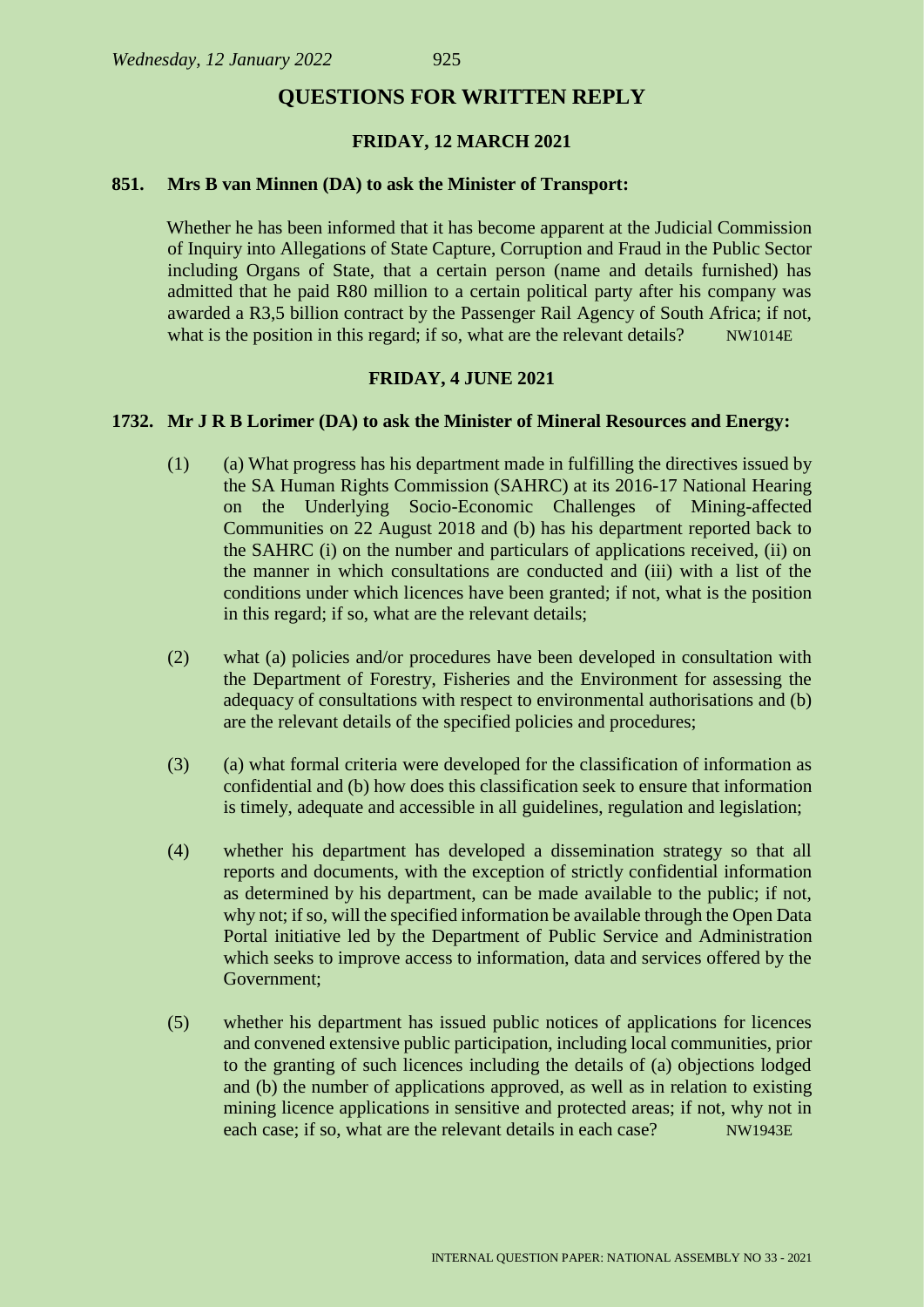#### **FRIDAY, 20 AUGUST 2021**

#### **1798. Ms C N Mkhonto (EFF) to ask the Minister of Police:**

Whether, in light of recent protests following the arrest of the former President, Mr J G Zuma, particularly the rise of vigilante groups motivated by racism, the municipal police in (a) KwaZulu-Natal and (b) Gauteng have the capacity to enforce COVID-19 regulations; if not, why not; if so, what are the reasons that they failed to enforce such regulations in the specified provinces? NW2016E

#### **1872. Mr J J McGluwa (DA) to ask the Minister in The Presidency:**

- (1) What has he found to have been the real reason for the recent uprising in KwaZulu-Natal and Gauteng in July 2021;
- (2) whether any civil unrest warning report on a possible violent protest in both KwaZulu-Natal and Gauteng before the looting started was communicated; if not, what is the position in this regard; if so,
- (3) whether his Office and/or the Ministers in the Security Cluster were aware of the report; if not, what is the position in this regard; if so,
- (4) whether there was any decision not to act on the report; if not, what is the position in this regard; if so, what are the relevant details;
- (5) what lessons has he found have been learnt from the situation in order to prevent similar occurrences? NW2100E

#### **1873. Mr J J McGluwa (DA) to ask the Minister in The Presidency:**

What are the details of the commitments made by investors during the Infrastructure South Africa (ISA) Project Preparation Round-Table and Marketplace held in Midrand  $\frac{1}{2}$  in November 2020?

#### **1879. Mr S J F Marais (DA) to ask the Minister of Defence and Military Veterans:**

- (1) What is the total amount that was paid to a certain service provider of the SA Military Health Service (details furnished) over the past 10 years;
- (2) whether any investigations have been done into any other service provider; if not, why not; if so, (a) who are they and (b) what were the findings;
- (3) what steps have been put in place to ensure that no single case of fraud and/or abuse by any other service provider will occur in the future?

NW2107E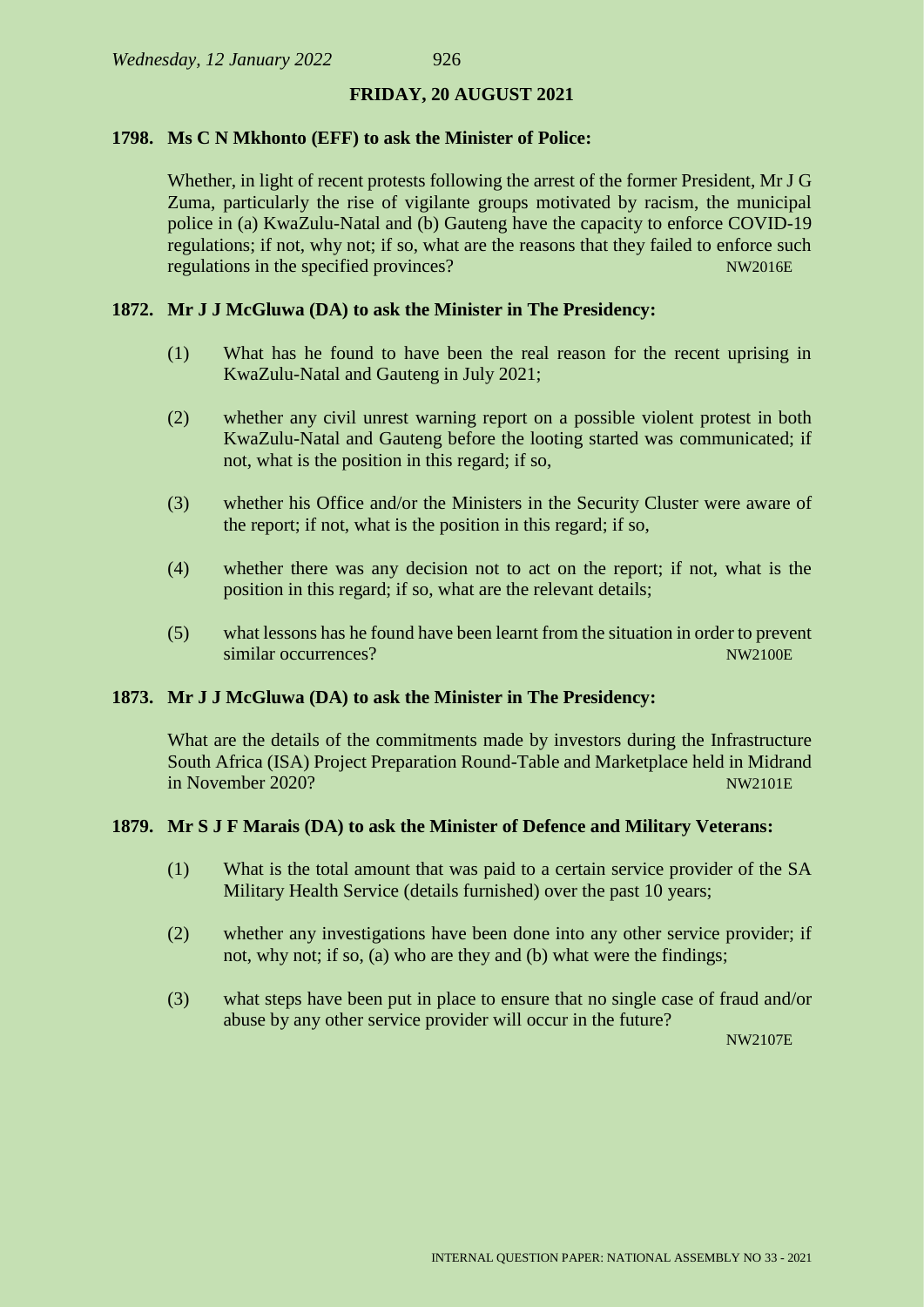#### **FRIDAY, 3 SEPTEMBER 2021**

#### **2149. Mr M S Malatsi (DA) to ask the Minister in The Presidency:**

- (1) With reference to the conclusion of disciplinary processes against Ms Khusela Diko, the former Spokesperson to the President of the Republic, Mr M C Ramaphosa, (a) to which different position in the Public Service will the specified person be moved, (b) on what date has or will the person start in the new position and (c) on which salary level (i) was the person employed in his Office in The Presidency and (ii) will the person be employed in her new position in the Public Service;
- (2) (a) what are the details of the disciplinary processes conducted against the person, (b) on what date did the disciplinary processes commence and conclude, (c) who conducted the disciplinary processes and (d) what are the details of the findings of the disciplinary processes and outcomes of any disciplinary actions instituted against the person as a result of the findings of the disciplinary processes;
- (3) what total amount has been paid to the person in remuneration while she was on suspension? NW2439E

#### **2186. Ms L H Arries to ask the Minister of Public Service and Administration:**

(a) Since 2018, how many Public Service employees have been suspended for a period exceeding 24 months and (b) what is the (i) reason for the delay in finalising their cases and (ii) total amount spent by the department for the remuneration of these employees? NW2481E

#### **FRIDAY, 10 SEPTEMBER 2021**

#### **2228. Dr L A Schreiber (DA) to ask the Minister of Defence and Military Veterans:**  *[Interdepartmentally transferred from Public Service and Administration with effect 14 September 2021]*

What (a) amount has her department spent on (i) air travel, (ii) accommodation and (iii) medical treatment in Russia for the Deputy President, Mr D D Mabuza, from 27 February 2018 to 1 September 2021 and (b) is the justification for the expenditure by her department on medical treatment for the Deputy President in Russia when worldclass medical treatment is available in the Republic? NW2532E

#### **2248. The Leader of the Opposition (DA) to ask the Minister of Defence and Military Veterans:** *[Interdepartmentally transferred from President of the Republic with effect 14 September 2021]*

With reference to the reply of the President of the Republic to a supplementary question to question 8 for oral reply in the National Assembly on 3 September 2021, what (a) total cost did her department incur for the recent trip of the Deputy President, Mr D D Mabuza, to the Russian Federation to seek medical treatment and (b) is the detailed breakdown of the costs incurred? NW2553E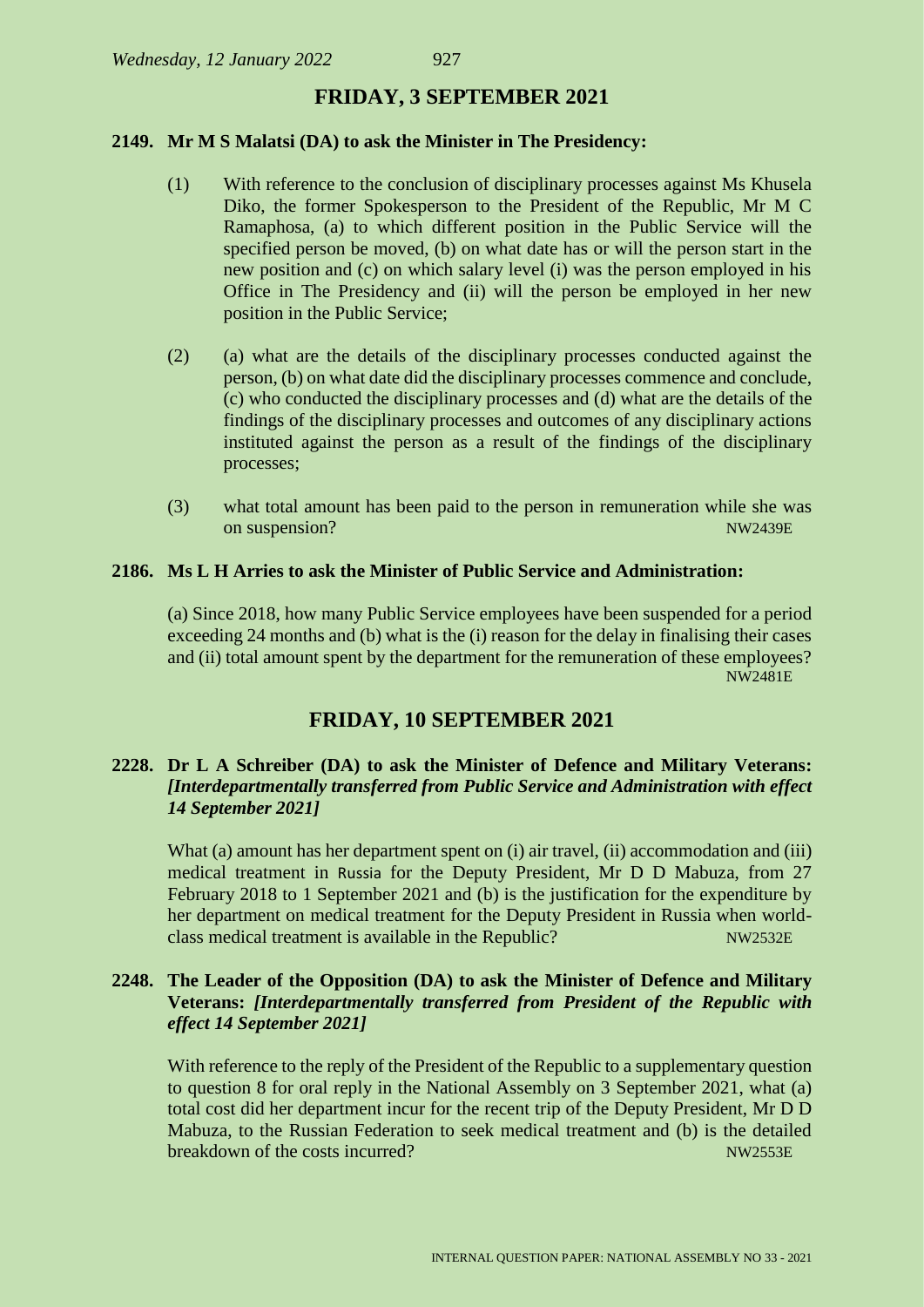#### **FRIDAY, 5 NOVEMBER 2021**

#### **2310. Mr S J F Marais (DA) to ask the Minister of Defence and Military Veterans:**

- (1) Whether the (a) 21 Squadron and/or (b) SA Air Force was responsible for the travel arrangements of the Deputy President, Mr D D Mabuza, to Russia for medical reasons, as alluded to by the President of the Republic, Mr M C Ramaphosa, during his reply to a supplementary question on oral question number 8 on 3 September 2021; if not, what is the position in this regard; if so,
- (2) whether he has, on each visit to Russia since 1 January 2020, travelled with (a) one of the VVIP aircraft of 21 Squadron, (b) chartered aircraft and/or (c) commercial airlines with reference to his reply to question 1874 on 10 September 2021; if not, what is the position in this regard; if so, what are the relevant details;
- (2) what were the full detailed costs of (a) travel and (b) other arrangements by the SA National Defence Force as a consequence of his travel and the duration of his stay in Russia? NW2629E

#### **2316. Mr D Joseph (DA) to ask the Minister in The Presidency:**

Whether the Government has responded to the memorandum of demands received from the Khoisan group that has been camping at the Union Buildings for two years; if not, why not; if so, what (a) are the details of the contents of the memorandum and (b) is the Government's response thereto? NW2635E

#### **2326. Mr S J F Marais (DA) to ask the Minister of Defence and Military Veterans:**

- (1) With reference to a certain person's complaint of nonpayment of her final compensation (name and details furnished) and the report of the Military Ombud's (name furnished) investigation into the matter (details furnished) that was finalised and signed on 27 January 2020 with valid and appropriate recommendation and a request to her office to ensure that appropriate relief is implemented within three months from the date of the signature, where the latter recommended to her to assure that payment to the specified person is made, what is the reason why nothing was confirmed and/or paid to the specified person;
- (2) in light of the complaint that was submitted to the Military Ombud on 3 April 2018 and finalised under signature of the Military Ombud on 27 January 2020, (a) on what date will the specified person receive her lawful and rightful compensation and (b) what has she found to be the reasons for the nonimplementation of the (i) Military Ombud's recommendations in article 7 of the final report and (ii) request to her office in article 8 of the final report?

NW2645E

#### **2327. Mr A G Whitfield (DA) to ask the Minister of Police:**

What is the breakdown of the total costs of legal fees incurred by (a) him as Minister of Police and (b) the SA Police Service in the matter of *Classic Arms v The National Commissioner of Police and the Minister of Police* with case number 78495/2015? NW2646E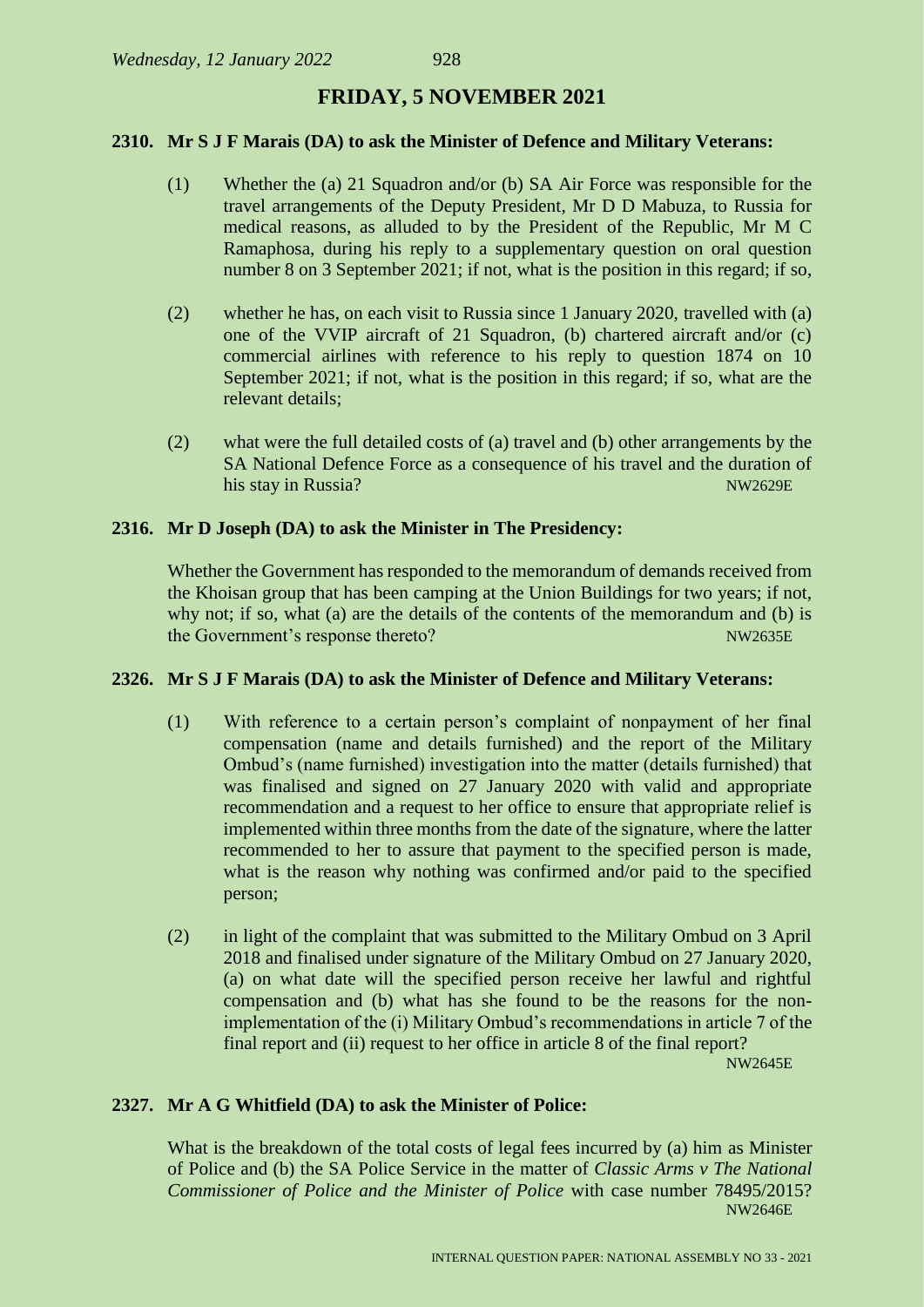#### **2339. Mr G G Hill-Lewis (DA) to ask the Minister of Finance:**

On what date is it envisaged that a draft Money Bill will be presented to Parliament by the National Treasury in order to raise the taxes necessary to fund the implementation of the Financial Sector Regulation Act, Act 9 of 2017, as was agreed when the specified Act was passed? NW2660E

#### **2341. Inkosi R N Cebekhulu (IFP) to ask the Minister of Defence and Military Veterans:**

Whether, with regard to the grievances of military veterans which culminated in police intervention at the Saint George Hotel in October 2021, the Government has ascertained the true nature of the grievances; if not, why not; if so, (a) which of the grievances has she found to be legitimate and addressable and (b) what are the further relevant details? NW2662E

#### **2346. Mr H A Shembeni (EFF) to ask the Minister of Defence and Military Veterans:**

What were the reasons that the Deputy President of the Republic was allowed to use a SA National Defence Force helicopter on a trip to campaign for his political party in Mpumalanga in the run-up to the 2021 local government elections? NW2667E

### **FRIDAY, 12 NOVEMBER 2021**

#### **2361. Dr S S Thembekwayo (EFF) to ask the Minister of Mineral Resources and Energy:**

In light of recent challenges faced by Eskom, by what date will he consider a broader range of power supply options in order to ensure a stable supply of electricity? NW2732E

#### **2376. Mr W T I Mafanya (EFF) to ask the Minister of Defence and Military Veterans:**

With reference to the letter of the President of the Republic, Mr M C Ramaphosa, to the Speaker dated 16 March 2021 and published in the *Announcements, Tablings and Committee Reports* of 16 March 2021 on extending the employment of the SA National Defence Force (SANDF) in the Democratic Republic of Congo (DRC), (a) what has been the total cost to the Republic of the employment of the SANDF members to the DRC since the beginning of the deployment to date and (b) for what period is the employment expected to continue? NW2748E

#### **2388. Ms Z Majozi (IFP) to ask the Minister of Communications and Digital Technologies:**

Whether her department has intervened in order to bring more transparency in the Independent Communications Authority of South Africa's draft of spectrum licensing; if not, why not; if so, what are the relevant details?  $NW2761E$ 

#### **2389. Ms Z Majozi (IFP) to ask the Minister of Communications and Digital Technologies:**

Whether her department has any plans to put in place additional radio frequency spectrum in the next three to five years to cut telecommunication prices; if not, what is the position in this regard; if so, what are the relevant details? NW2762E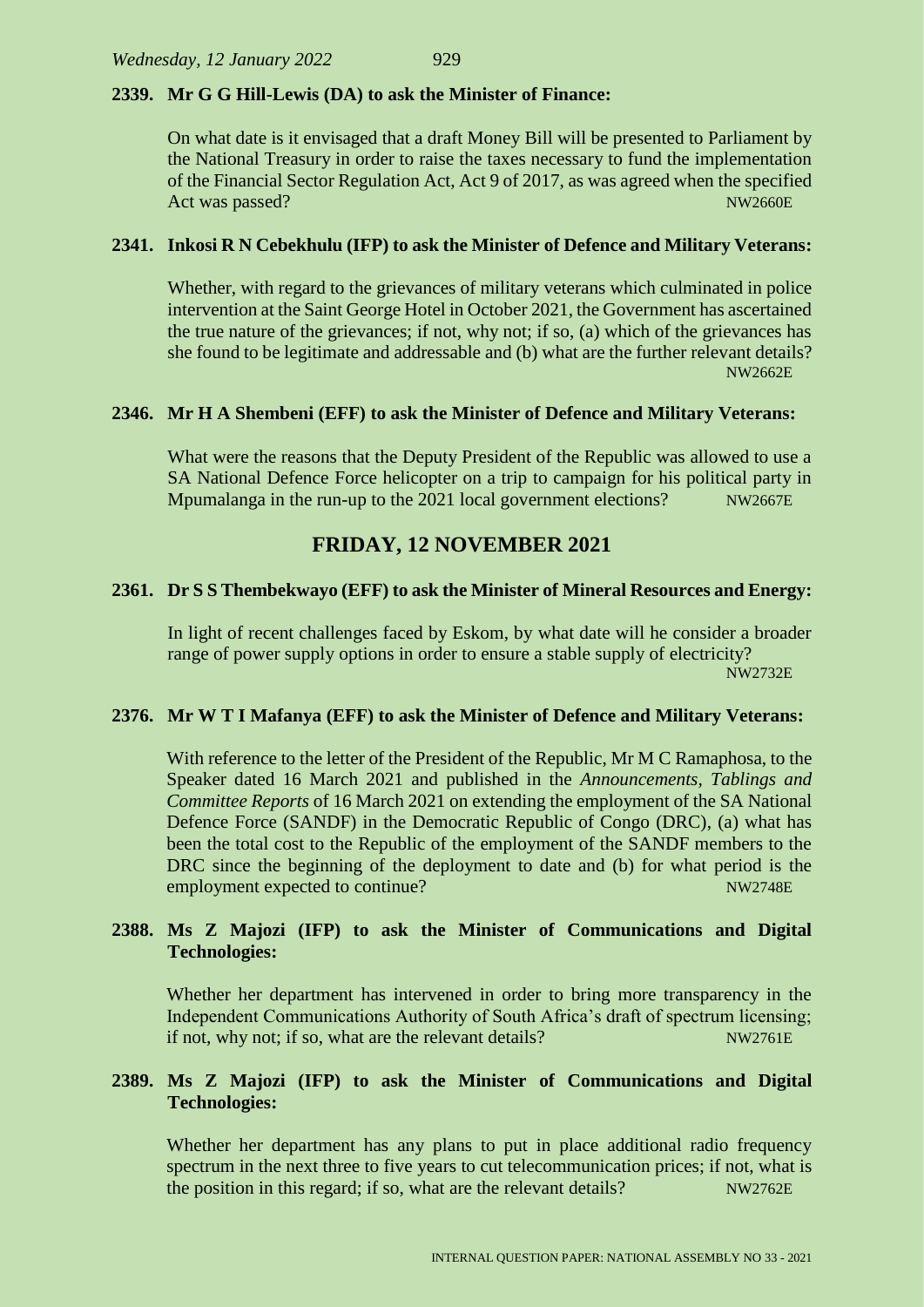#### **2417. Mr S F J Marais (DA) to ask the Minister of Defence and Military Veterans:**

- (1) Given that she and the President of the Republic, Mr M C Ramaphosa, authorised the employment of 10 000 soldiers under Operation Prosper until 13 September 2021, what are the (a) reasons that there were soldiers still deployed in KwaZulu-Natal under Operation Prosper on 27 September 2021 when the unfortunate accident happened, while no further employment authorisation was granted and (b) costs related to the unauthorised extension;
- (2) whether she has found that the costs of the unauthorised extension will not be considered by the Auditor-General as unauthorised and wasteful expenditure that meets the standard of an audit qualification; if not, what is the position in this regard; if so, what are the relevant details? NW2792E

#### **2428. Mr S J F Marais (DA) to ask the Minister of Defence and Military Veterans:**

- (1) Whether, with reference to the SA Defence Industry's reliance on exports, the United Nations' regulations on the international arms trades, and the role of the National Conventional Arms Control Committee (NCACC) to consider export permits, any request and/or application was received by (a) the NCACC and/or (b) any other South African entity to facilitate End-User Certificate inspections in any importer's host nation, with specific emphasis on Turkey, the United Arab Emirates and Saudi Arabia; if not, what is the position in this regard; if so, (i) on what date was the specified request and/or application received and (ii) which countries are involved:
- (2) whether any inspection was agreed to by the importer's host nation; if not, what is the position in this regard; if so, (a) on what date did and/or will the inspections take place and (b) what are the conditions imposed by the importer's host nation on any inspection;
- (3) whether she has been informed of any discussion of concerns and/or considerations that are and/or could be impacting on the issuing of export permits by the NCACC; if not, what is the position in this regard; if so, what are the relevant details;
- (4) whether she and/or her department received any enquiries and/or complaints from certain nations on the non-issuing of export permits under approved export contracts, and/or the delaying of such, by the NCACC; if not, what is the position in this regard; if so, from which nations? NW2804E

#### **2429. Mr S J F Marais (DA) to ask the Minister of Defence and Military Veterans:**

(1) (a) What is the relevance and importance of the SA Navy Maritime Silvermine Communication facility in Cape Town to (i) the SA National Defence Force, (ii) the security of the Republic, (iii) the maritime and (iv) air traffic in and around the coast of the Republic, (b) on what date will the dilapidated and stolen security fence and infrastructure be repaired and/or replaced to fully safeguard the base and its essential services and (c) what is the total cost related to the repair and/or replacement of the security fence and infrastructure;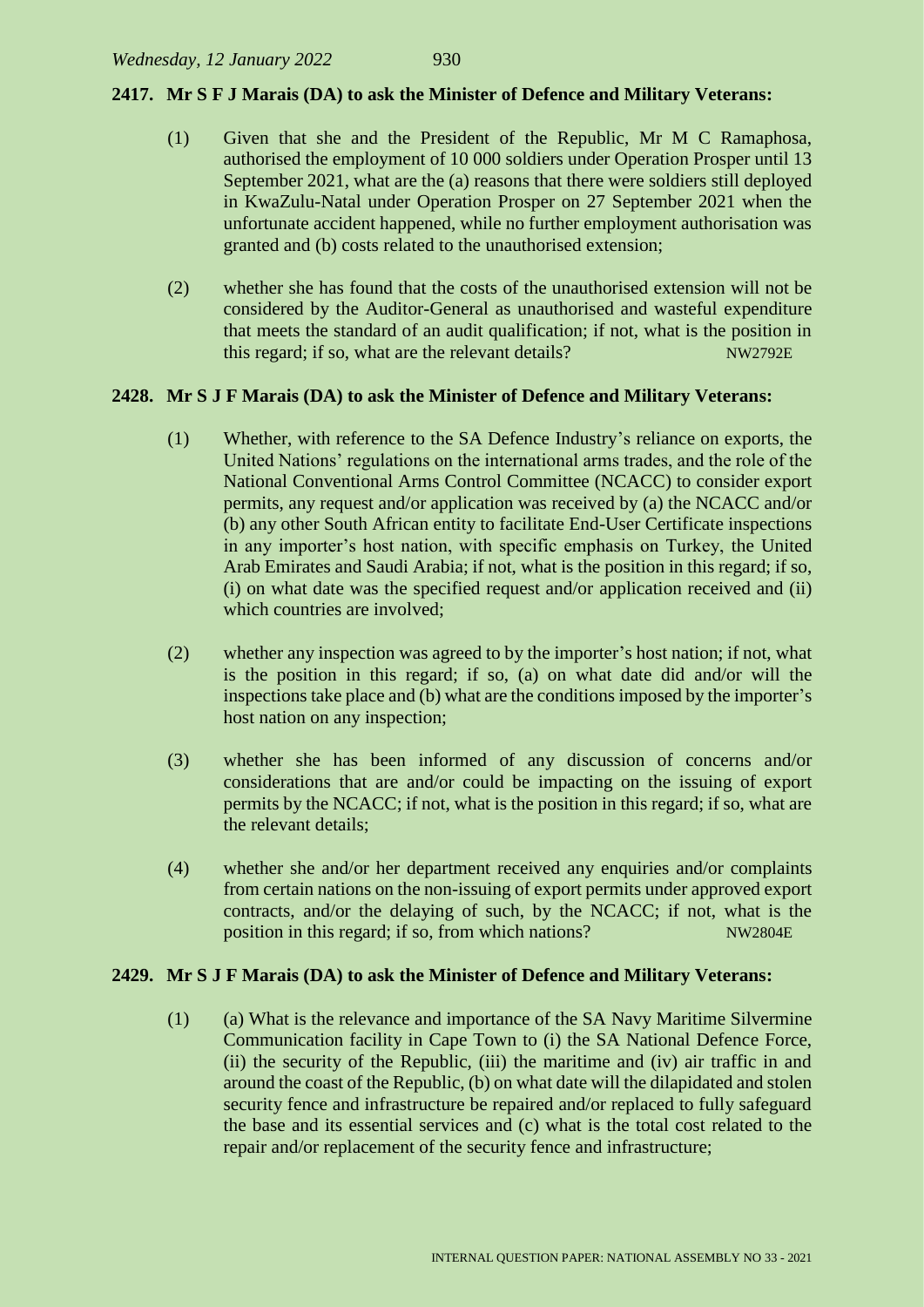*Wednesday, 12 January 2022* 931

(3) whether she envisages the decommissioning of the base and its facilities; if not, why not; if so, what are the alternatives for the services provided by the previous essential service? NW2805E

# **FRIDAY, 19 NOVEMBER 2021**

#### **2450. Mr W W Wessels (FF Plus) to ask the Minister of Communications and Digital Technologies:**

- (1) What is the current outstanding amount owed by the SA Post Office (SAPO) to (a) landlords, (b) municipalities and/or (c) water and electricity suppliers for (i) outstanding rentals, (ii) water and (iii) electricity across all branches of SAPO;
- (2) what are the reasons for the specified amounts owed;
- (3) what is the impact of the arrear accounts on the (a) business and (b) daily (i) activities and (ii) responsibilities of SAPO;
- (4) whether there is a plan in place to pay arrear accounts and mitigate the effect thereof on the daily activities of SAPO branches; if not, why not; if so, what are the relevant details? NW2868E

#### **2459. Mr H A Shembeni (EFF) to ask the Minister of Communications and Digital Technologies:**

What steps has he taken to modernise the SA Post Office (SAPO) to make it easy for the vast majority of rural and township persons who still depend on SAPO for basic services such as applying for jobs and paying municipal bills and electricity?

NW2877E

#### **2483. Ms Z Majozi (IFP) to ask the Minister of Communications and Digital Technologies:**

- (1) Whether, given that the Independent Communications Authority of South Africa has not conducted an enquiry to determine the most appropriate licensing framework for digital terrestrial television after analogue switch-off, she has a clearly articulated switch-off plan that will come into effect after the analogue switch-off in March 2022; if not, what is the position in this regard; if so, what are the relevant details;
- (2) whether her department will have an adequate supply of chipsets needed to achieve the digital migration to meet the March 2022- deadline given that there is a global chipset shortage; if not, what is the position in this regard; if so, what (a) procurement plans are in place and (b) are the further relevant details? NW2903E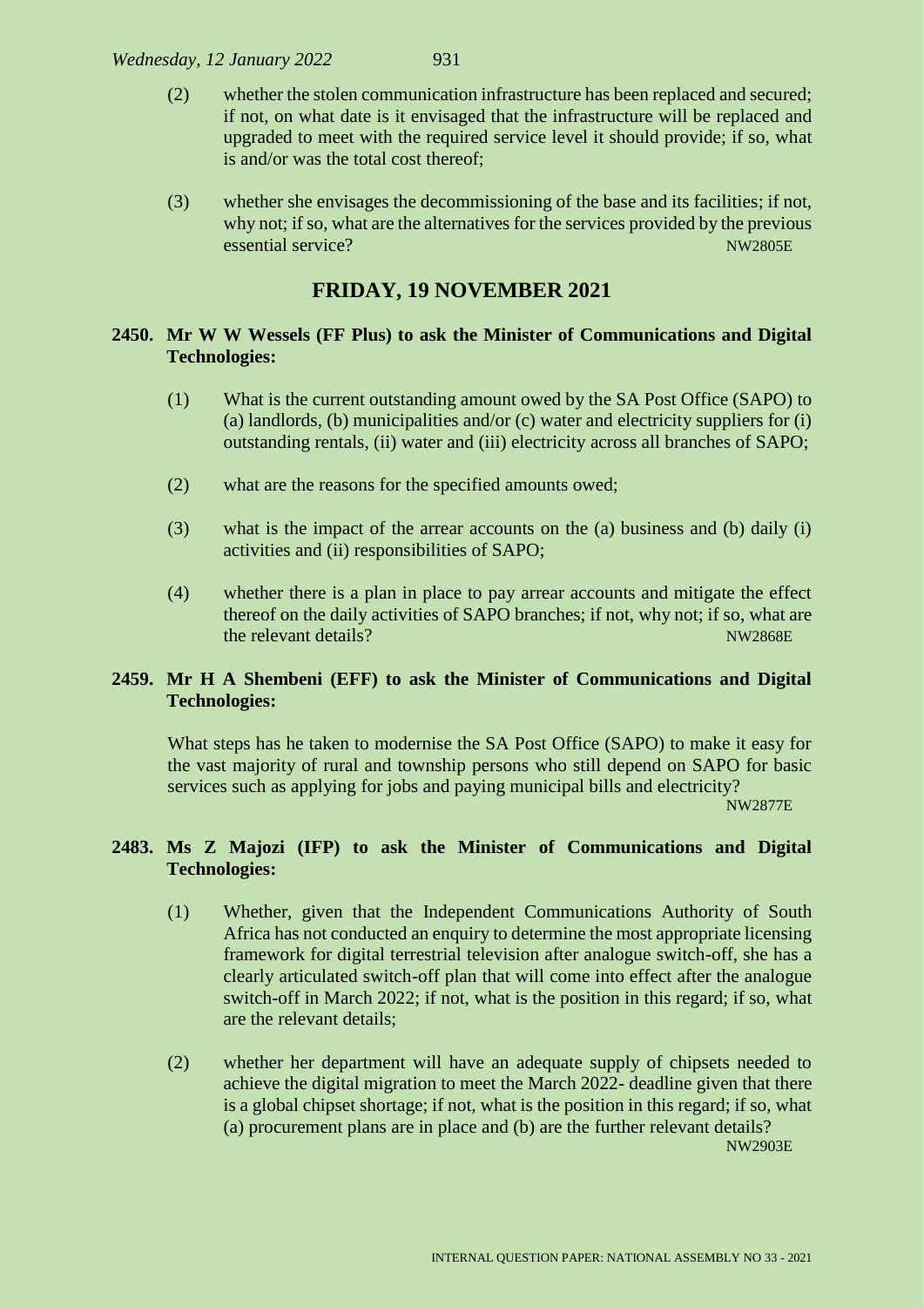#### **2486. Mr E M Buthelezi (IFP) to ask the Minister of Finance:**

- (1) Whether, with reference to the recent Medium-Term Budget Policy Statement he tabled on 11 November 2021, he has found that the Republic will achieve a faster economic recovery when the National Treasury implements a wealth tax; if not, what was his finding in this regard; if so, what are the reasons that he did not mention it during his speech;
- (2) whether the National Treasury intends to introduce a wealth tax in the Republic as a way of pursuing additional sources of tax revenue and promoting equity in the tax structure of the Republic; if not, what is the position in this regard; if so, what are the relevant details? NW2906E

#### **2507. Mr S J F Marais (DA) to ask the Minister of Defence and Military Veterans:**

- (1) With reference to the approximately 250 members of the SA National Defence Force (SANDF) who were flown to Cuba for training at the end of August 2021, (a) from which SANDF formations and/or divisions are the specified members and (b) for what reason was it decided that the best possible training available to them was in Cuba;
- (2) on what basis was it resolved that all the relevant SANDF members must attend training in Cuba, where the only language of communication is Spanish, given that all trainees must spend one year in Cuba learning Spanish;
- (3) whether she has found that it is cost-effective to spend or waste one year to be taught Spanish before actual training can commence; if not, what is the position in this regard; if so, what are the relevant details;
- (4) whether she has found that it is acceptable that the SANDF soldiers are (a) used for obligatory garden work where grass must be cut with machetes under instruction of their Spanish-speaking instructors and (b) not provided balanced meals, but rather a low standard of food like half rotten bananas, primarily rice with more carbohydrates, maybe a hardboiled egg, and very little protein like meat; if not, what is the position in each case; if so, what are the relevant details in each case;
- (5) what are the reasons that (a) interpreters are not assigned on a full-time basis to the trainee soldiers and (b) the specified training is not available in South Africa, where similar and higher grade training used to be available in the past? NW2930E

#### **2508. Mr S J F Marais (DA) to ask the Minister of Defence and Military Veterans:**

- (1) Whether, with reference to the approximately 250 members of the SA National Defence Force (SANDF) who were flown to Cuba for training at the end of August 2021, any training was available in other countries, especially where the use of English is available on the training courses; if not, what is the position in this regard; if so,
- (2) whether the specified countries were considered; if not, why not; if so, what are the relevant details;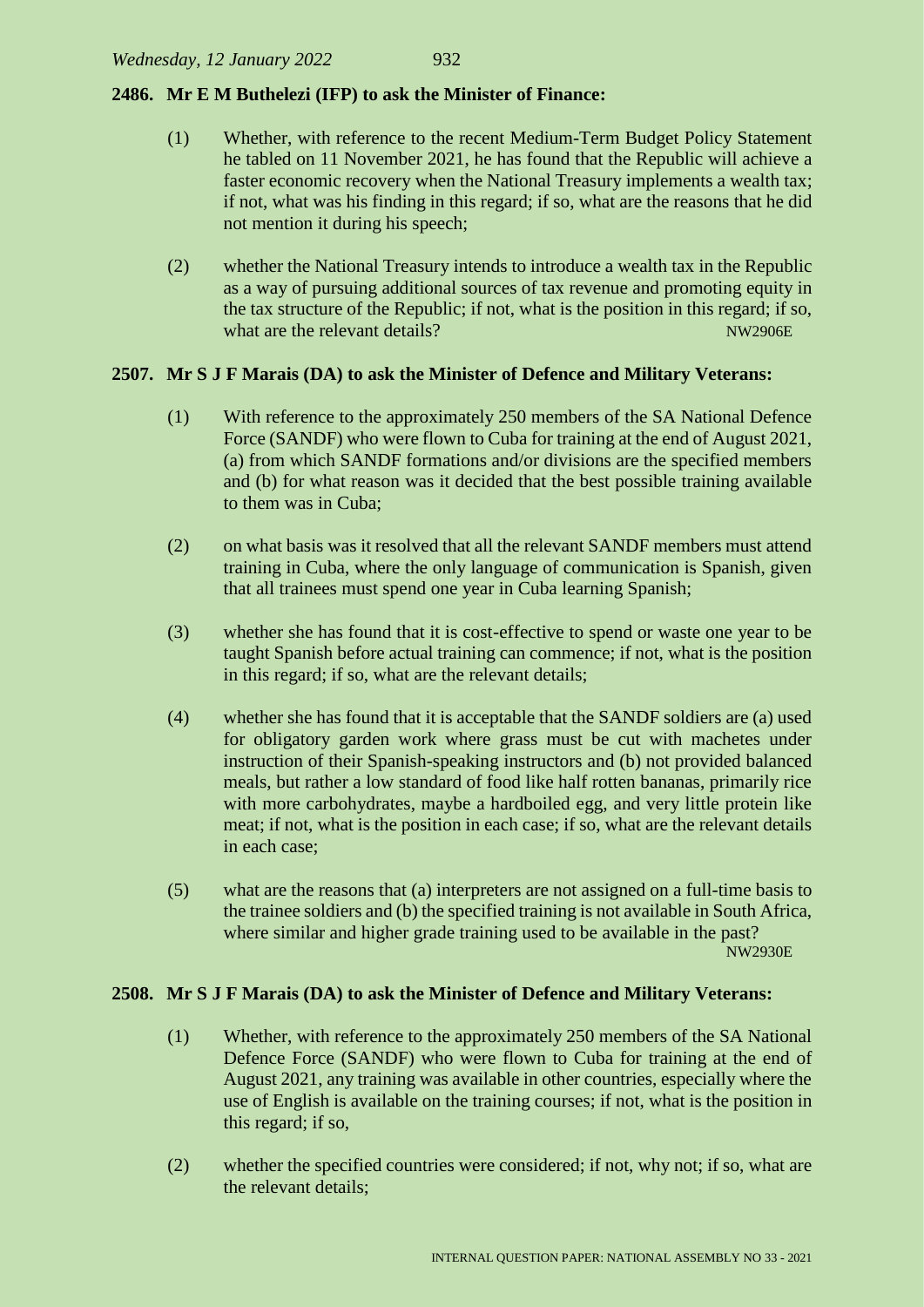- (3) what were the reasons it was resolved to send pilot trainees to Cuba in view of the fact that our fleet of Gripen aircraft is of Swedish origin and the Hawk aircraft is of British origin;
- (4) whether any alternatives for training other than the Cuban training opportunities were made available to the SANDF members; if not, why not; if so, what are the relevant details;
- (5) what (a) is the total cost of the Cuban training in each year since it started and (b) is the full duration of training for each group, division and/or formation, (c) was the total cost for chartering the South African Airways aircraft to fly the return flights to Cuba and (d) from which budget item are the flight costs being funded? NW2931E

#### **2509. Mr S J F Marais (DA) to ask the Minister of Defence and Military Veterans:**

- (1) Whether, with reference to the approximately 250 members of the SA National Defence Force (SANDF) who were flown to Cuba for training at the end of August 2021, she has found that the training offered in Cuba is the best and most cost-effective training available, given the budgetary constraints and similar training opportunities available in the United Kingdom, Sweden, United States of America and the Republic's BRICS partners; if not, what is the position in this regard; if so, what are the relevant details;
- (2) whether she has found that this was the best possible training available to equip the next generation of SANDF pilots and defence force leaders; if not, what is the position in this regard; if so, what are the relevant details? NW2932E

# **FRIDAY, 26 NOVEMBER 2021**

#### **2551. Ms C Seoposengwe (ANC) to ask the Minister of Water and Sanitation:**

In view of the various presentations that the Portfolio Committee on Water and Sanitation has received from water boards and other government water authorities regarding challenges in the sector (details furnished), how does his department intend to improve human capabilities in the sector in order to address the challenges facing the water infrastructure, so as to avoid reliance on the outsourcing of critical functions necessary for the efficiency of managing the water treatment value chain? NW2977E

#### **2568. Ms H S Winkler (DA) to ask the Minister of Tourism:**

With regard to the oversight visit to Howick Falls undertaken by the Portfolio Committee on Tourism, and commitments undertaken by her department during the site visit for the refurbishment of the area in recognition of its tourism value, what (a) follow-up has her department undertaken to establish progress on improvement of the specified area and (b) improvements have been made since the oversight visit?

NW3044E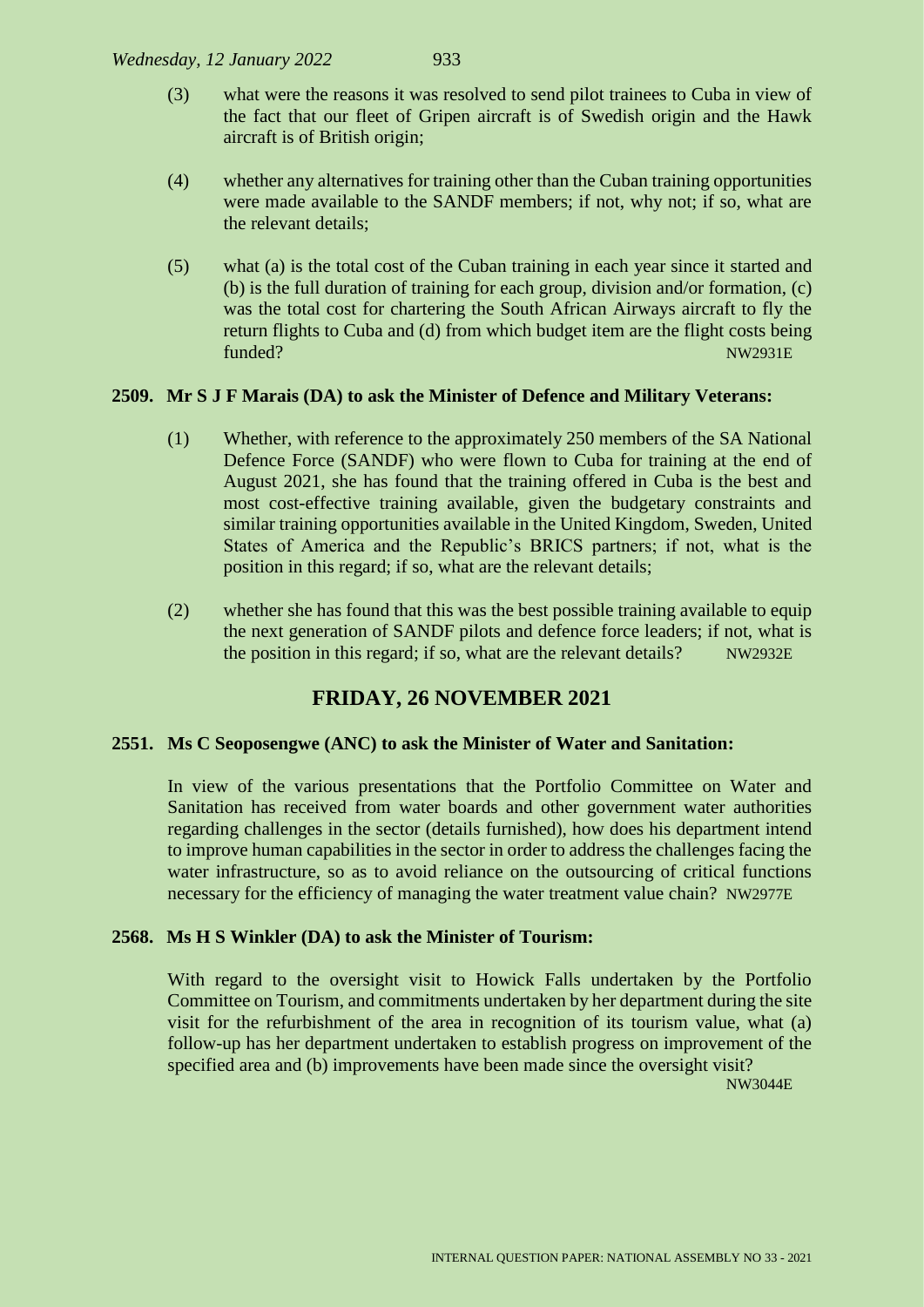#### **2570. Mr S J F Marais (DA) to ask the Minister of Defence and Military Veterans:**

- (1) What (a) is the total number of houses leased by the (i) Department of Defence (DoD) and (ii) SA National Defence Force (SANDF) for employees of the DoD and the SANDF and (b) total amount was (i) paid directly to service providers and/or landlords for the leasing of houses for the rank group Brigadier-Generals to Generals and (ii) transferred to the DPWI for the leasing of houses for the rank group Brigadier-Generals to Generals;
- (2) what is the (a) monthly rental amount, (b) lease period and (c) total cost for providing security and guards for each specified house? NW3046E

#### **2571. Mr S J F Marais (DA) to ask the Minister of Defence and Military Veterans:**

- (1) Whether the Department of Defence and/or the SA National Defence Force (SANDF) are still providing a house to retired Chief of the SANDF (CSANDF), General Solly Shoke; if not, what is the position in this regard; if so, what are the reasons for this, as the former CSANDF has officially retired and announced his retirement long before he left the service of the SANDF;
- (2) whether security services and SANDF guards are still provided to him in the house leased for the benefit of the CSANDF; if not, what is the position in this regard; if so,
- (3) whether he is paying a market-related rental amount and for security services; if not, why not; if so, (a) how is the newly appointed CSANDF accommodated into a house and (b) what are the (i) leasing terms and (ii) costs related to any temporary and/or permanent arrangements? NW3047E

#### **2572. Mr S J F Marais (DA) to ask the Minister of Defence and Military Veterans:**

- (1) Whether Project Hoefyster has been cancelled; if not, (a)(i) how and (ii) with what funding will Project Hoefyster be pursued and (b) what will the (i) budget and (ii) time frame for delivery be; if so,
- (2) whether the Ratel Infantry Fighting Vehicle (IFV) replacement will still be pursued, or is she prepared to procure a replacement from other capable SA Defence Industry (SADI) manufacturers; if not, why not, given that SADI manufacturers are world-renowned for the best possible Prime Mission Equipment; if so, what are the relevant details;
- (3) what is her department's position on the need to replace the Ratel IFV in order to support the SADI and Operation Phakisa, given that the President of the Republic, Mr M C Ramaphosa, and relevant Ministers have stated the importance of the SADI in growing the economy and creating jobs, and have emphasised the importance of Project Phakisa? NW3048E

#### **2574. Mr M S F de Freitas (DA) to ask the Minister of Tourism:**

With reference to COVID-19 relief funding via the Tourism Relief Fund, what (a) is the total number of beneficiaries, (b) total amount was each beneficiary paid more than once and (c) are the timelines, time frames and deadlines to recoup the funds paid to beneficiaries more than once? NW3050E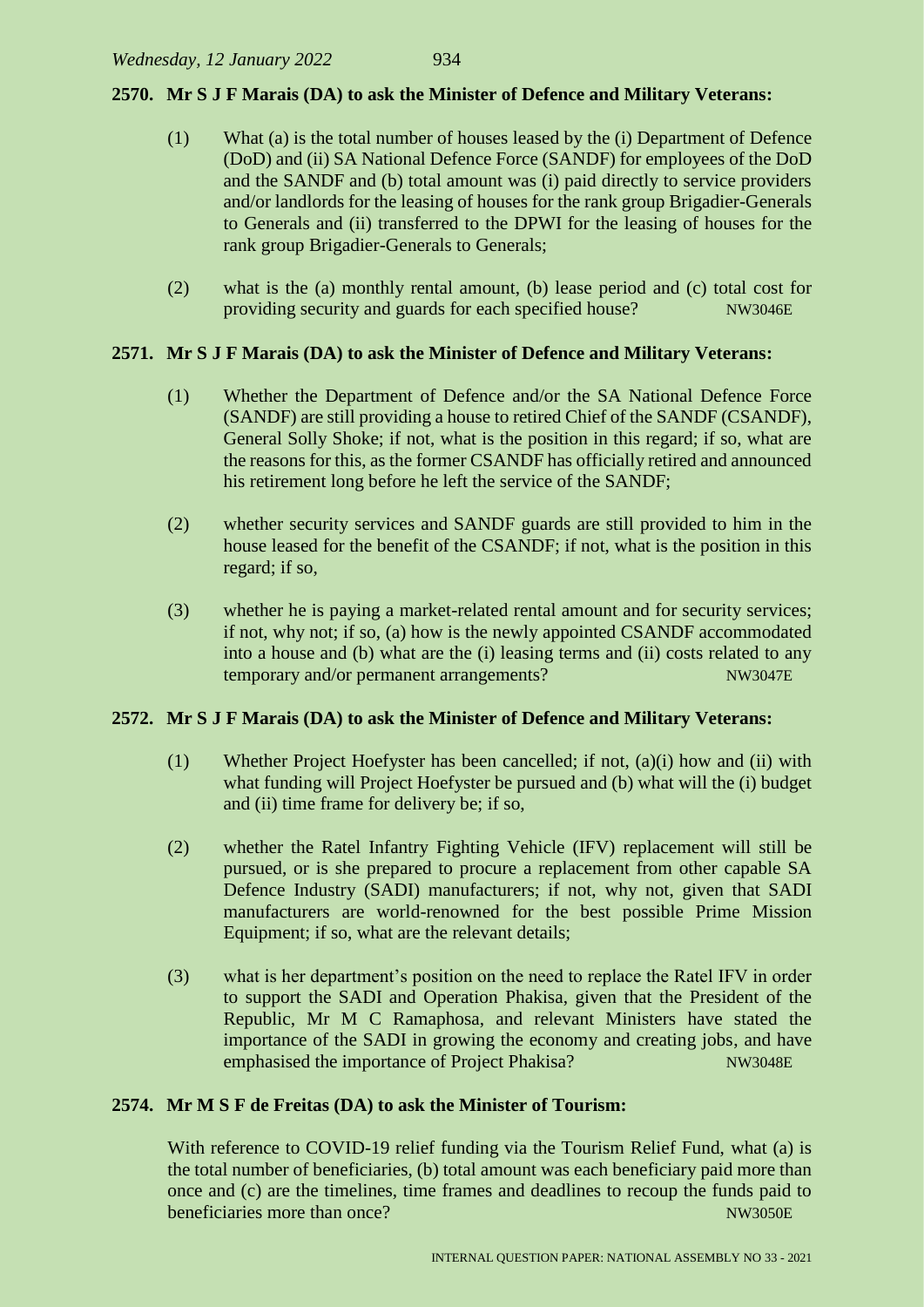#### **2575. Mr M S F de Freitas (DA) to ask the Minister of Tourism:**

- (1) With reference to COVID-19 relief funding via the Relief Fund for Tourist Guides, what (a) processes, procedures and controls are in place to ensure that funds are properly paid to the correct beneficiaries and (b) are the timelines, time frames and deadlines in this regard;
- (2) what (a) processes, procedures and controls are in place to recoup funds paid incorrectly to beneficiaries and (b) are the timelines, time frames and deadlines in this regard;
- (3) what (a) processes, procedures and controls are in place to criminally charge non-qualifying beneficiaries who applied for the Tourist Guide Relief Fund and (b) are the timelines, time frames and deadlines in this regard? NW3051E

#### **2576. Mr M S F de Freitas (DA) to ask the Minister of Tourism:**

- (1) With reference to COVID-19 relief funding via the Relief Fund for Tourist Guides, what processes, procedures, controls, timelines, time frames and deadlines are in place to investigate and criminally charge officials who processed non-qualifying beneficiaries who applied for the specified fund;
- (2) what total (a) number of beneficiaries and (b) amount was paid to each (i) SA Social Security Agency grant beneficiary, (ii) Unemployment Insurance Fund beneficiary, (iii) deceased person, (iv) person in the employ of the State in any capacity and (v) person with invalid and/or incorrect identity numbers;
- (3) what (a) is the total number of beneficiaries, (b) total amount was each beneficiary paid more than once and (c) are the timelines, time frames and deadlines to recoup the funds? NW3052E

#### **2577. Ms H S Winkler (DA) to ask the Minister of Tourism:**

- (1) Whether the National Tourism Sector Strategy (NTSS) has been implemented; if not, what is the reason that the NTSS has not been rolled-out; if so, what strategies have been implemented and rolled-out;
- (2) whether the proposed institutional structure for tourism in the Republic has been implemented; if not, what is the reason that it has not been implemented; if so, on what date was it implemented? NW3053E

#### **2578. Ms H S Winkler (DA) to ask the Minister of Tourism:**

- (1) What number of Minister and Members of Executive Council (MINMEC) meetings have been held so far;
- (2) whether she will furnish Ms H S Winkler with a list of the MINMEC meetings held since 1 January 2021 including the (a) dates and (b) attendees; if not, why not; if so, what are the relevant details? NW3054E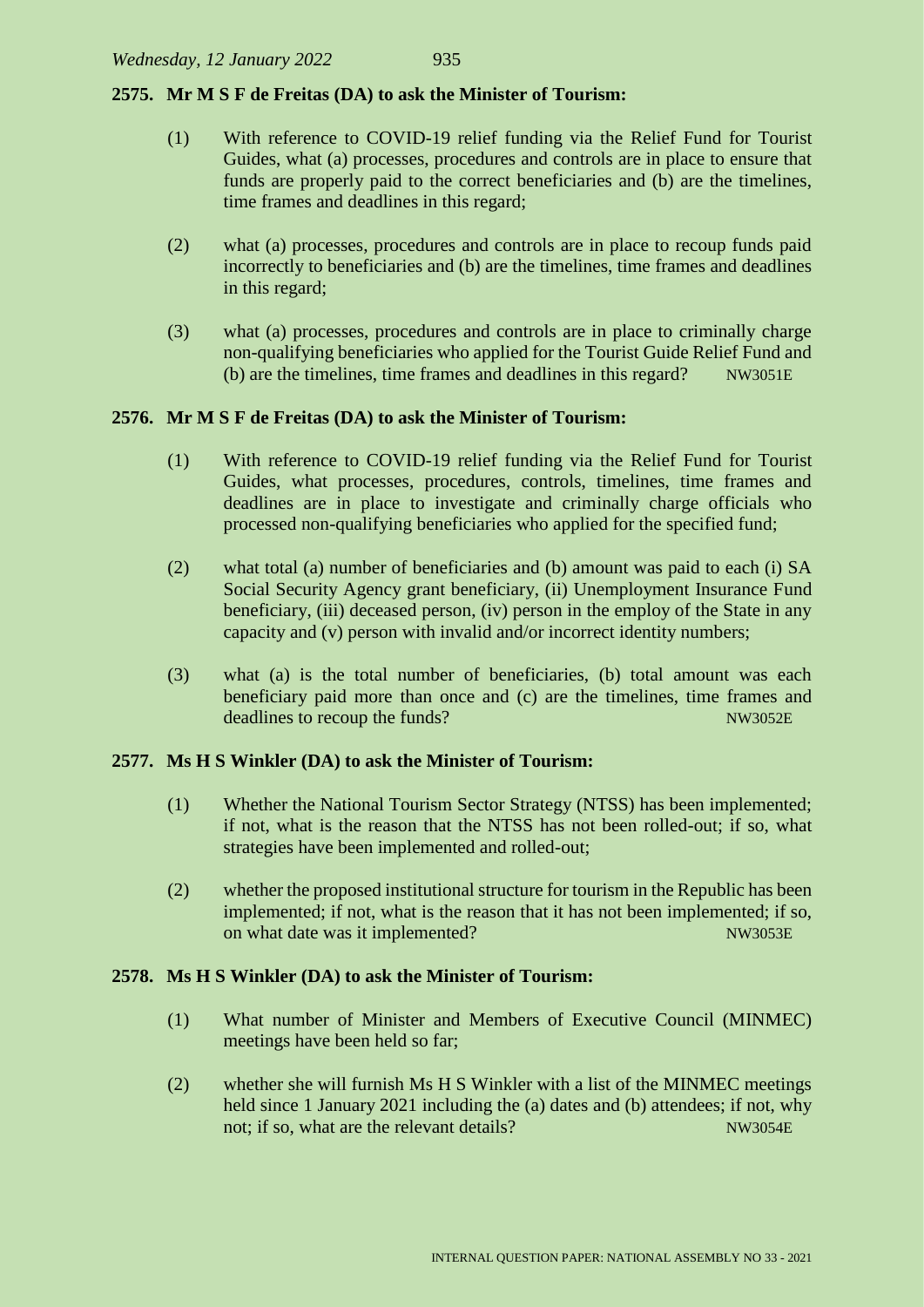# **2597. Mrs M O Clarke (DA) to ask the Minister of Finance:** *[Interdepartmentally transferred from Cooperative Governance and Traditional Affairs with effect 30 November 2021]*

- (1) What (a) steps has he put in place to deal with the escalating debt owed by Soweto to the City of Johannesburg as little progress has been made in this regard and (b) are the details of a complete plan detailing how the amount will be dealt with;
- (2) what is the total debt bill currently reported to the National Treasury for defaulting municipalities as the debt bill for the past financial year was R35,5 billion;
- (3) in light of the fact that 47 municipalities owed more than 100 million each, what is the (a) name and (b) outstanding amount for each municipality reported to him currently;
- (4) what (a) is the total outstanding debt of Soweto reported to him and (b) steps have been taken by the National Treasury to assist in recovering the debt? NW3073E

#### **2620. Mrs M R Mohlala (EFF) to ask the Minister of Water and Sanitation:**

What is his department's plan to (a) upgrade the existing water infrastructure systems that are ageing and result in spillage of raw sewerage into our dams and rivers and (b) build more water infrastructure systems to cater for the growing population in the Republic? NW3096E

#### **2621. Mrs M R Mohlala (EFF) to ask the Minister of Water and Sanitation:**

(a) Which areas in the Republic are currently experiencing severe water shortages and (b) what steps is his department taking in the short- to medium term to deal with water cuts across the Republic? NW3097E

#### **2634. Mrs T P Msane (EFF) to ask the Minister of Transport:**

- (1) What number of trucking logistics and freight companies that are currently participating in the economy of the Republic are owned by black youth;
- (2) whether there are any programmes currently in place that offer financial assistance to black youth who want to enter the trucking logistics and freight industry on the African continent; if not, why not; if so, what are the relevant details? NW3115E

#### **2654. Mr W T I Mafanya (EFF) to ask the Minister of Defence and Military Veterans:**

What is the time limit for the Presidential Task Team established by the President, Mr M C Ramaphosa, to address and/or resolve the challenges and concerns of the military veterans? NW3137E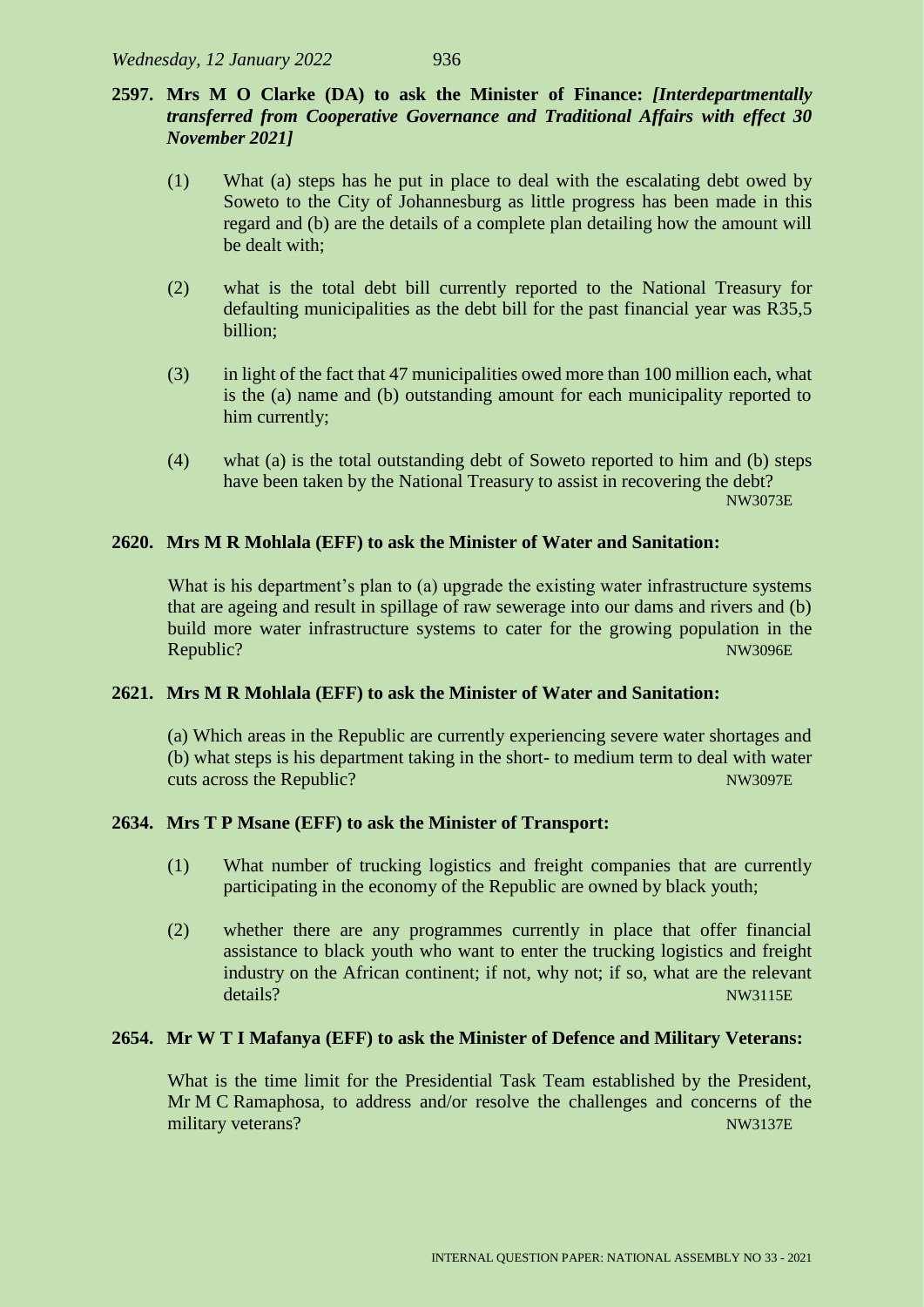#### **2655. Mr W T I Mafanya (EFF) to ask the Minister of Defence and Military Veterans:**

What other measures of intervention are taken to deal with delinquents in the army, given that the judicial processes often take a very long time and measures which work as a deterrent cannot be applied in the interim?

#### **2656. Mr V Pambo (EFF) to ask the Minister of Communications and Digital Technologies:**

What progress has been made to reduce data costs since the announcement to this effect was made by the President, Mr M C Ramaphosa, during the State of the Nation Address in 2020? NW3139E

#### **2657. Mr V Pambo (EFF) to ask the Minister of Communications and Digital Technologies:**

In light of the fact that there were several Post Office branches that were closed down in 2020 and early 2021 due to non-profitability, what (a) steps and turnaround efforts has she taken since then to ensure that the Post Office branches which were closed across the Republic, reopen to ensure that persons, particularly black poor persons in rural areas, do not travel long distances to locate other Post Offices which may be far from where they live and (b) total number of jobs were impacted by the closing down of Post Office branches across the Republic? NW3140E

#### **2669. Ms Z Majozi (IFP) to ask the Minister of Communications and Digital Technologies:**

- (1) Notwithstanding the attempts to secure the R8 billion bail-out in the medium-term, what plans does she have in place regarding the future of the SA Post Office (SAPO);
- (2) whether she will explain how SAPO can modernise and make a turnaround in its finances when its history of fruitless expenditure and its recent failure to provide its 2020-21 annual report and financial statements loom in the background; if not, why not; if so, what are the relevant details? NW3154E

#### **2671. Prince M G Buthelezi (IFP) to ask the Minister of Finance:**

- (1) What is the National Treasury's position regarding the future of state-owned entities (SOEs) such as the SA Post Office, which need bailouts in the mediumterm, given his tough stance in the Medium-Term Budget Speech on SOE bailouts;
- (2) what is the National Treasury's position on privatising and/or shutting down some SOEs that have not been making any profit, but instead have been hemorrhaging taxpayers' money? NW3156E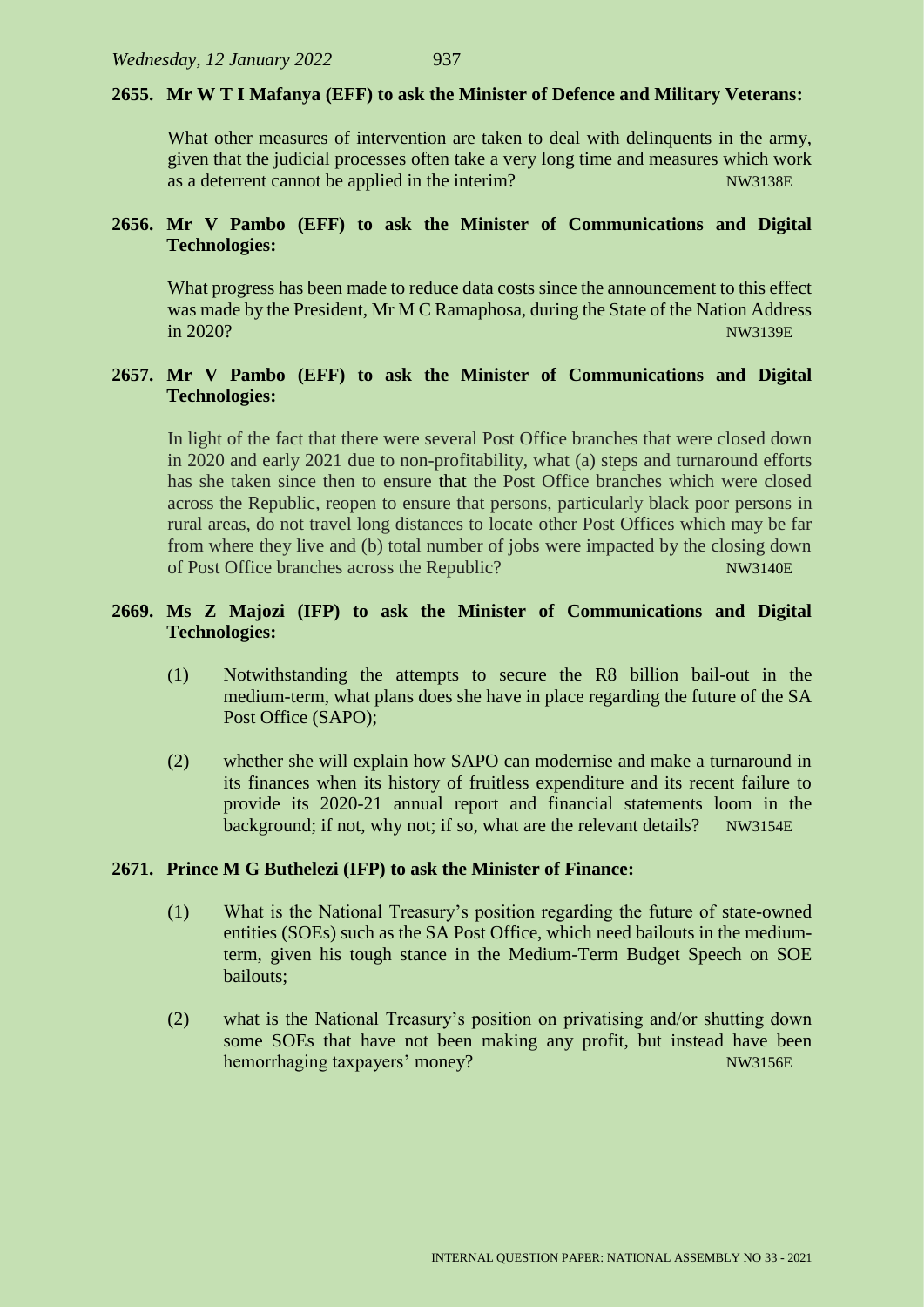#### **FRIDAY, 3 DECEMBER 2021**

#### **2683. Mr Q R Dyantyi (ANC) to ask the Minister of Basic Education:** *[Interdepartmentally transferred from Social Development with effect 13 December 2021]*

What is the recorded information by her department, for the greater Delft area (details furnished), with regard to the (a) breakdown of teenage pregnancies in each school, (b) percentage of pregnancies caused by a (i) pupil and/or (ii) member of the community and (c) breakdown of the (i) ages of the specified girls and (ii) names of the specified schools? NW3195E

#### **2691. Mr S J F Marais (DA) to ask the Minister of Defence and Military Veterans:**

- (1) With regard to the budgetary pressure on the SA National Defence Force and the immediate need to address the threat of implosion of our strategic prime mission equipment capabilities, what steps (a) has she and/or her department taken and (b) will be implemented immediately to drastically reduce the cost of employees as a percentage of the approved annual budget;
- (2) whether, given that earlier this year the Secretary of Defence reported an expected Compensation of Employee (CoE) overexpenditure of about R3 billion for which no plans were in place to address the issue (details furnished), she, in her capacity as Minister and as an ex-soldier, feels comfortable to tell the nation we have to be happy with only an air wing instead of an airforce and a water wing instead of a navy to protect us, but over extend on CoE; if not, what is the position in this regard; if so, what are the relevant details?

NW3204E

#### **2692. Mr S J F Marais (DA) to ask the Minister of Defence and Military Veterans:**

Whether, with regard to the capability decay at 28 Squadron, (a) she can confirm if the need for logistical heavy and medium lift cargo and soldier transport as provided for by 28 Squadron is a critical support requirement for our responsibilities locally and abroad; if not, (a) how and (b) with which air lift platforms will the essential logistical and support services by 28 Squadron to our nation, our special forces, paratroopers and deployed soldiers be replaced and/or substituted; if so, what are the practical steps that has been and/or will be implemented to resuscitate the capabilities to sustainable levels? NW3205E

#### **2693. Mr S J F Marais (DA) to ask the Minister of Defence and Military Veterans:**

Whether (a) she and/or (b) Armscor considered discussions with (i) Lockheed Martin, (ii) the Royal Air Force and (iii) the United States Air Force for support to acquire new and/or very well-maintained aircraft so that the Republic can have a serviceable fleet of at least six to seven aircraft; if not, why not; if so, what can be expected from such discussions? NW3206E

#### **2694. Ms H S Winkler (DA) to ask the Minister of Tourism:**

What total amount of funds paid in terms of the (a) Tourism Relief Fund and (b) Relief Fund for Tourist Guides was towards double payments? NW3207E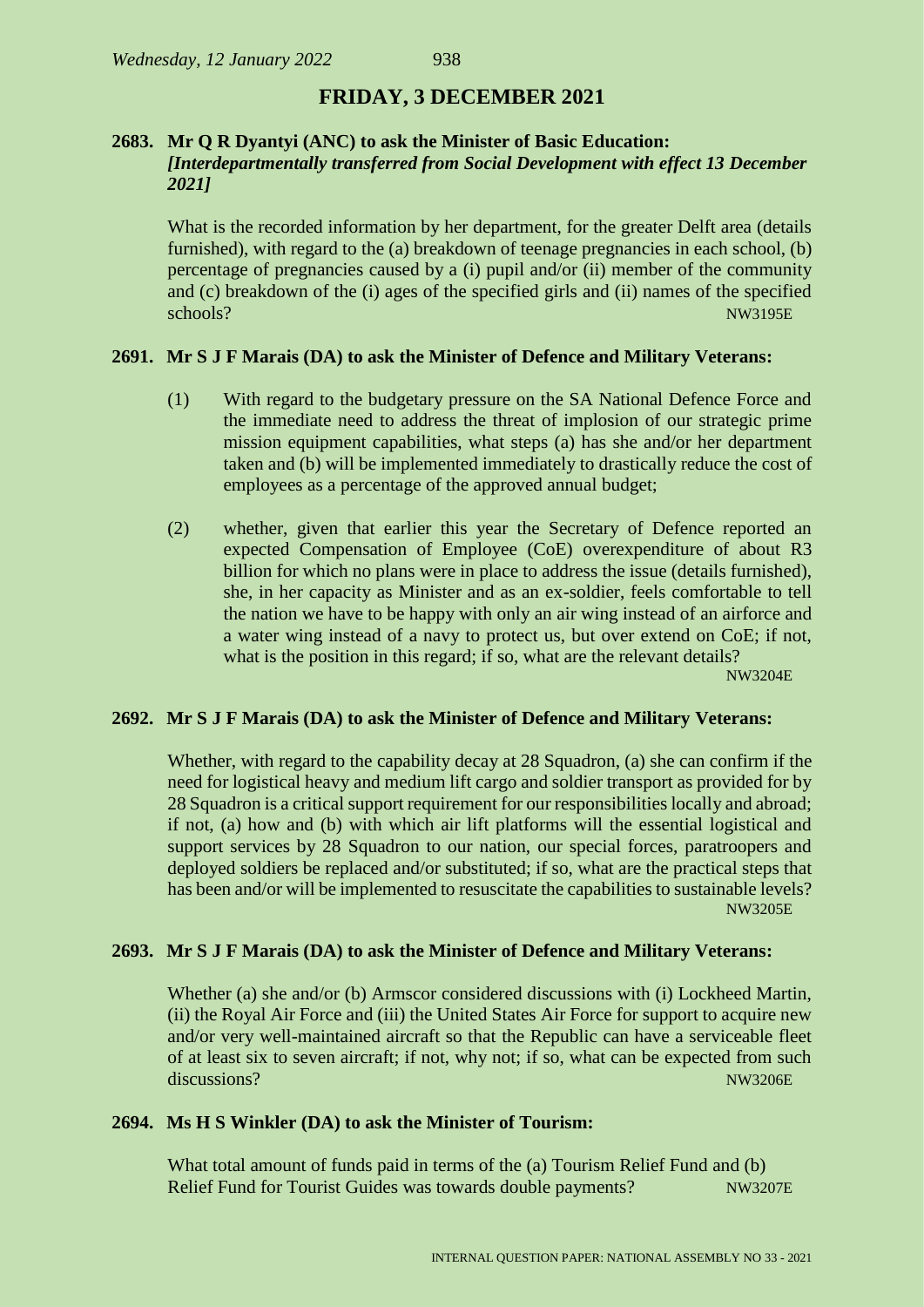#### **2695. Ms H S Winkler (DA) to ask the Minister of Tourism:**

What are the full, relevant details of the development of tourism implementation plans through the District Development Model in the three pilots in the (a) O R Tambo District, (b) Waterberg District and (c) eThekwini Metro? NW3208E

#### **2704. Ms H S Winkler (DA) to ask the Minister of Tourism:**

- (1) With reference to the 2020-21 Annual Report of her department, what are the causes of the lease agreement deviations that were made without the approval of the National Treasury for the Netherlands country office, especially considering that this is a repeat finding;
- (2) why did the entity did not follow competitive bidding processes in terms of the irregular expenditure of R20 063 332 incurred by SA Tourism in the current year;
- (3) whether, with reference to the specified annual report wherein it was stated that the 2019-20 National Tourism Sector Strategy (NTSS) Implementation Report was developed, she will furnish Ms H S Winkler with the contents and/or a copy of the NTSS implementation report; if not, why not; if so, what are the relevant details? NW3217E

#### **2715. Dr L A Schreiber (DA) to ask the Minister of Tourism:**

What steps are being taken by the Government to coordinate efforts within the Southern African Development Community to ease the financial burden of the high cost of obtaining multiple tests for COVID-19 in short succession on tourists who cross multiple borders within a short space of time while visiting our region? NW3229E

#### **2749. Ms P Madokwe (EFF) to ask the Minister of Transport:**

- (1) What (a) are the reasons for the delays in the completion of the R61 road project between Mthatha and Engcobo that has been halted for years without much explanation to the public and (b) total amount was spent on the specified road to date;
- (2) whether any of the money paid to the service providers who were awarded tenders to build the road has been recovered; if not, why not; if so, what are the relevant details? NW3264E

#### **2750. Ms R N Komane (EFF) to ask the Minister of Finance:**

What reforms are needed on the demand-side that will reinforce the proposed supplyside structural reforms to generate a larger impact on growth of the (a) Gross Domestic Product, (b) job creation and (c) reduction of poverty? NW3265E

#### **2761. Mr T M Langa (EFF) to ask the Minister of Mineral Resources and Energy:**

Which programmes have been put in place to raise awareness and/or educate communities on dangers of gas and/or gasses emitted by production companies in the past three financial years? NW3276E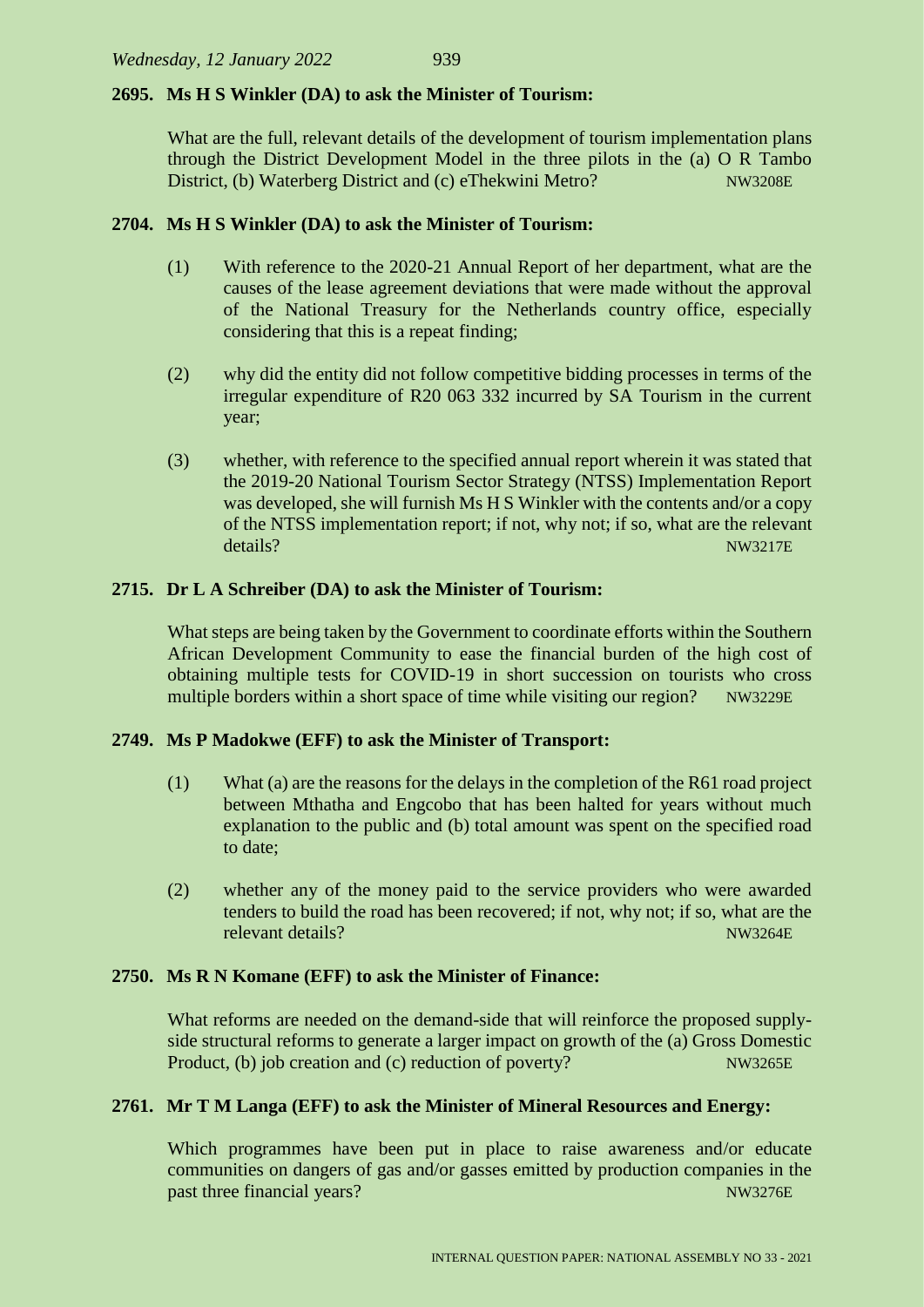## **FRIDAY, 10 DECEMBER 2021**

#### **2794. Mr E M Buthelezi (IFP) to ask the Minister of Finance:**

- (1) Whether, in light of the recent spread of a new variant of the COVID-19 virus, Omicron, he still projects that the economy will bounce back in 2022 to its pre-COVID-19 levels of the fourth quarter in 2019, as he had predicted in November 2021; if not, why not; if so, what are the relevant details;
- (2) how has he found is the new variant likely to affect economic growth in the Republic;
- (3) whether his estimations on growth has taken into consideration the outbreak of more waves of the COVID-19 virus going forward; if not, why not; if so, what are the relevant details? NW3309E

#### **2808. Ms H S Winkler (DA) to ask the Minister of Tourism:**

What are the reasons that regular meetings between Ministers and Members of the Executive Council have not been used as a platform to address (a) issues affecting tourism in provinces which are then cascaded to district and local municipalities and (b) tourism degradation caused by regular sewage spills and pollution in key tourism hotspots such as the (i) Durban Golden Mile, (ii) Wilson's Wharf, (iii) Umhlanga Rocks Promenade and (iv) Duzi River? NW3328E

#### **2809. Ms H S Winkler (DA) to ask the Minister of Tourism:**

What engagements has her department undertaken with the (a) Department of Cooperative Governance and Traditional Affairs and (b) SA Local Government Association to address and ensure local government support for tourism as communities, stakeholders, and businesses have indicated that local government has demonstrated that it is ill-equipped and cites a lack of resources to successfully support tourism at a local level including community-based tourist organisations? NW3329E

#### **2815. Dr M M Gondwe (DA) to ask the Minister in The Presidency:**

- (1) With reference to (a) his position as the leader of the monitoring and evaluation of Government performance and (b) the recent suspension by the Department of Health of a certain person (name and details furnished), what (i) total number of directors-general (DGs) in (aa) national and (bb) provincial departments are currently on suspension, (ii) period has each specified DG been on suspension and (iii) are the reasons for each person's suspension;
- (2) what (a)(i) date is each person's suspension likely to end and (ii) date(s) are departments with vacant DG posts likely to fill the vacant positions and (b) total amount has the Government spent on suspended DGs;
- (3) whether her department has developed and put into operation any grievance mechanism aimed at addressing the grievances of DGs; if not, by what date is it anticipated that such a mechanism will be developed and put into operation; if so, in terms of which policy directive was the mechanism developed?

NW3335E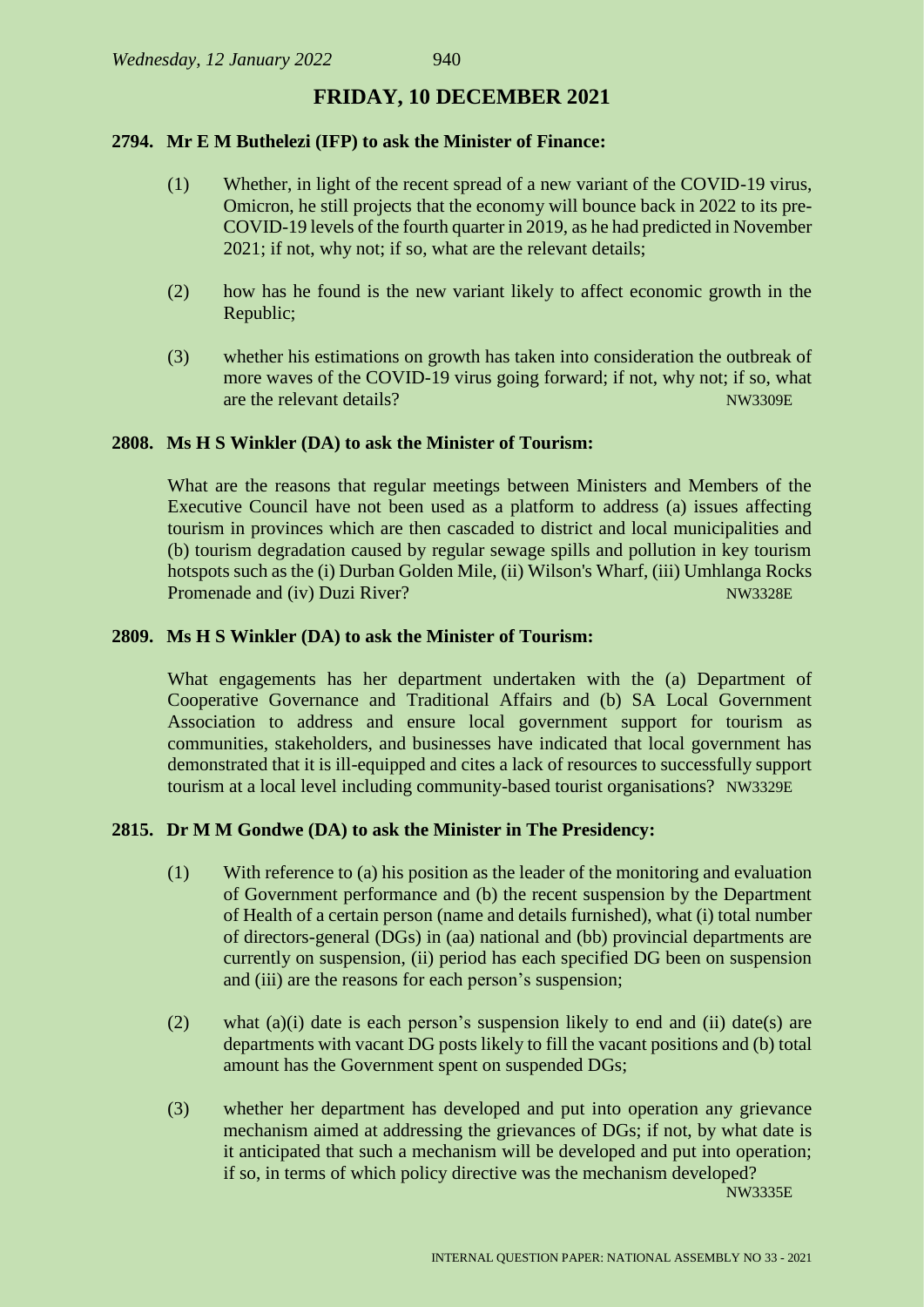#### **2826. Mr S J F Marais (DA) to ask the Minister of Defence and Military Veterans:**

- (1) Whether, with reference to the published official opening of the A-Mess in Thaba Tshwane, now known as the Albertina Sisulu Mess (details furnished), a certain person (name furnished) received all the relevant approvals and acted fully in compliance of the austerity measures and prescribed financial processes and procedures; if not, why not; if so, what are the relevant details;
- (2) whether the total costs for the renovations, upgrades and refurbishing amounted to R500 million; if not, what was the total cost of the work; if so, how does she justify the amount spent on the facility while the SA National Defence Force (SANDF) does not have enough funds to maintain existing and/or procure new essential prime mission equipment;
- (3) whether (a) the Defence Works Formation and (b) the Department of Public Works and Infrastructure approved and conducted the work on the specified project; if not, what is the position in this regard; if so, who was the contractor(s) appointed to complete the project;
- (4) whether all the requirements of the Public Finance Management Act, Act 1 of 1999, were fully complied with and that no irregular, wasteful and/or unauthorised expenditure as a result of the project will be declared by the Auditor-General of South Africa; if not, what disciplinary actions will she institute to hold the members of the SANDF accountable, including the specified person; if so, what are the relevant details? NW3346E

#### **2827. Mr D Joseph (DA) to ask the Minister of Defence and Military Veterans:**

- (1) What are the criteria that her department considers in order to recognise individuals as eligible members of the Military Veterans unit;
- (2) whether the criteria were intended to include members of the SA Coloured Corps; if not, why not; if so, what are the relevant details? NW3347E

#### **2828. Mr S J F Marais (DA) to ask the Minister of Defence and Military Veterans:**

- (1) (a) In which military bases were and/or will bakeries be established, (b) what are the reasons, criteria and motivations for establishing the bakeries, (c) how does the bakeries project correlate with the objectives of Project Koba Thlala to procure from local small, medium and micro enterprises (SMMEs) and (d) what is the capital cost of each bakery including renovations, upgrades and construction of each bakery;
- (2) whether the Public Finance Management Act, Act 1 of 1999, and National Treasury regulations and requirements were fully complied with in the construction of each bakery; if not, what is the position in this regard; if so, from which financial resources is the construction work financed:
- (3) (a) who are the persons working in each bakery, (b) what is the monthly salary paid to each person, (c) what are their relations to the SANDF and its members if the persons are not soldiers and (d) who are the contractors used for the capital work of building each bakery;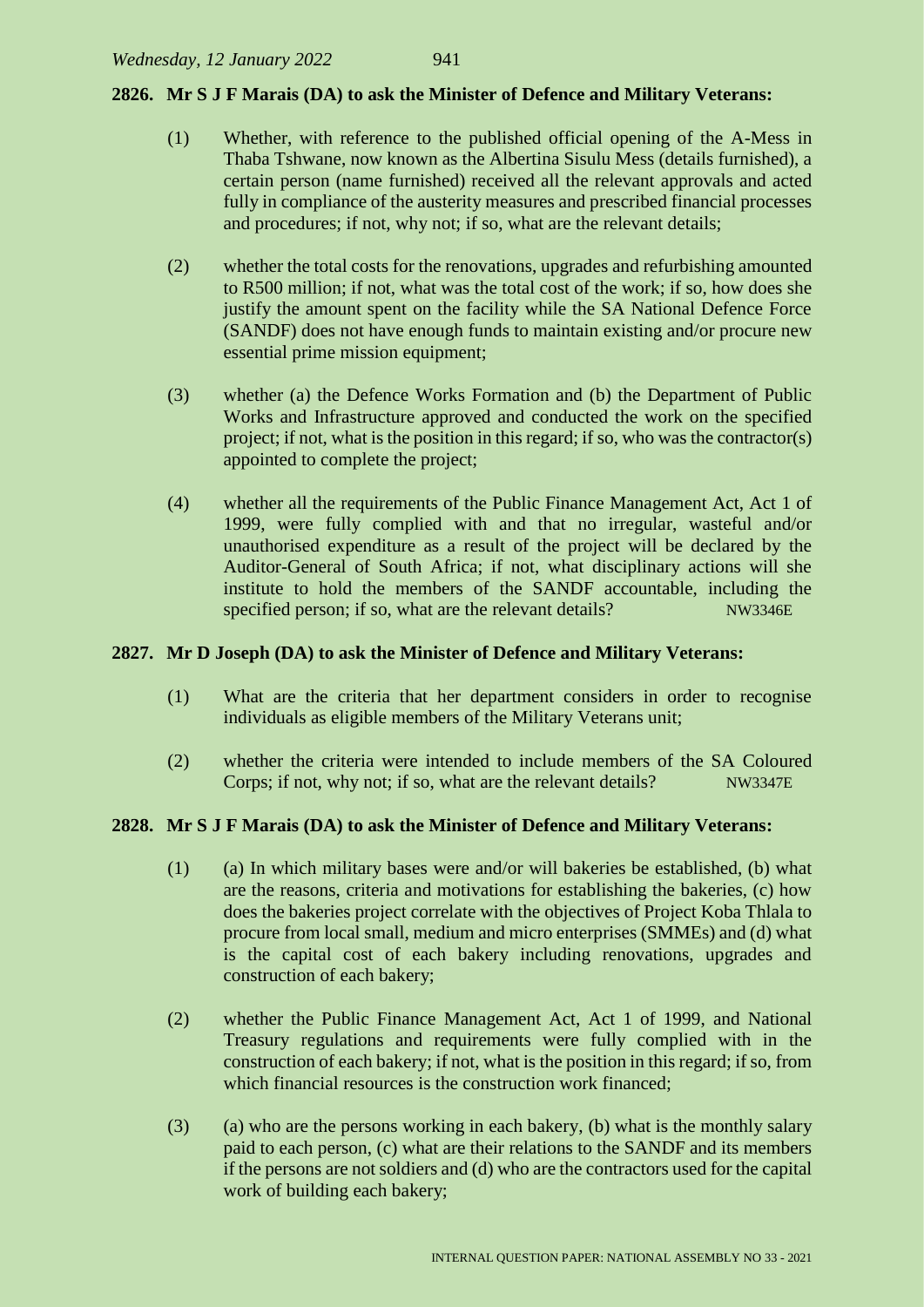#### *Wednesday, 12 January 2022* 942

(4) what are the (a) detailed cost breakdown to determine the total cost for bread that is delivered and (b) reasons that the bakeries are charging R20 for a loaf of bread while it is available from commercial and SMMEs' bakeries for R10 – R12 for each loaf of bread? NW3348E

# **2836. Ms C V King (DA) to ask the Minister of Finance:**

- (1) (a) How is it anticipated that the R10,1 billion National Student Financial Aid Scheme (NSFAS) shortfall for the 2022 academic year will be covered and (b) how far are negotiations with the Department of Higher Education, Science and Innovation to cover the NSFAS shortfall;
- (2) whether he has found that fee-free higher education is sustainable; if not, what is the position in this regard; if so, what are the relevant details? NW3356E

# **TOTAL NUMBER OF QUESTIONS AGAINST EACH MEMBER OF THE CABINET THAT LAPSED IN THE 2021 ANNUAL SESSION – RULE 135**

| <b>PRESIDENT OF THE REPUBLIC</b>                      | $\mathbf{0}$            |
|-------------------------------------------------------|-------------------------|
| <b>DEPUTY PRESIDENT</b>                               | $\mathbf{0}$            |
| AGRICULTURE, LAND REFORM AND RURAL DEVELOPMENT        | $\mathbf{0}$            |
| <b>BASIC EDUCATION</b>                                | $\mathbf{1}$            |
| <b>COMMUNICATIONS AND DIGITAL TECHNOLOGIES</b>        | 8                       |
| <b>COOPERATIVE GOVERNANCE AND TRADITIONAL AFFAIRS</b> | $\mathbf{0}$            |
| <b>DEFENCE AND MILITARY VETERANS</b>                  | 25                      |
| <b>EMPLOYMENT AND LABOUR</b>                          | $\mathbf{0}$            |
| <b>FINANCE</b>                                        | $\overline{7}$          |
| <b>FORESTRY, FISHERIES AND THE ENVIRONMENT</b>        | $\mathbf 0$             |
| <b>HEALTH</b>                                         | $\mathbf 0$             |
| HIGHER EDUCATION, SCIENCE AND INNOVATION              | $\mathbf 0$             |
| <b>HOME AFFAIRS</b>                                   | $\mathbf{0}$            |
| <b>HUMAN SETTLEMENTS</b>                              | $\mathbf{0}$            |
| <b>INTERNATIONAL RELATIONS AND COOPERATION</b>        | $\mathbf{0}$            |
| <b>JUSTICE AND CORRECTIONAL SERVICES</b>              | $\mathbf{0}$            |
| <b>MINERAL RESOURCES AND ENERGY</b>                   | $\overline{\mathbf{3}}$ |
| <b>POLICE</b>                                         | $\overline{2}$          |